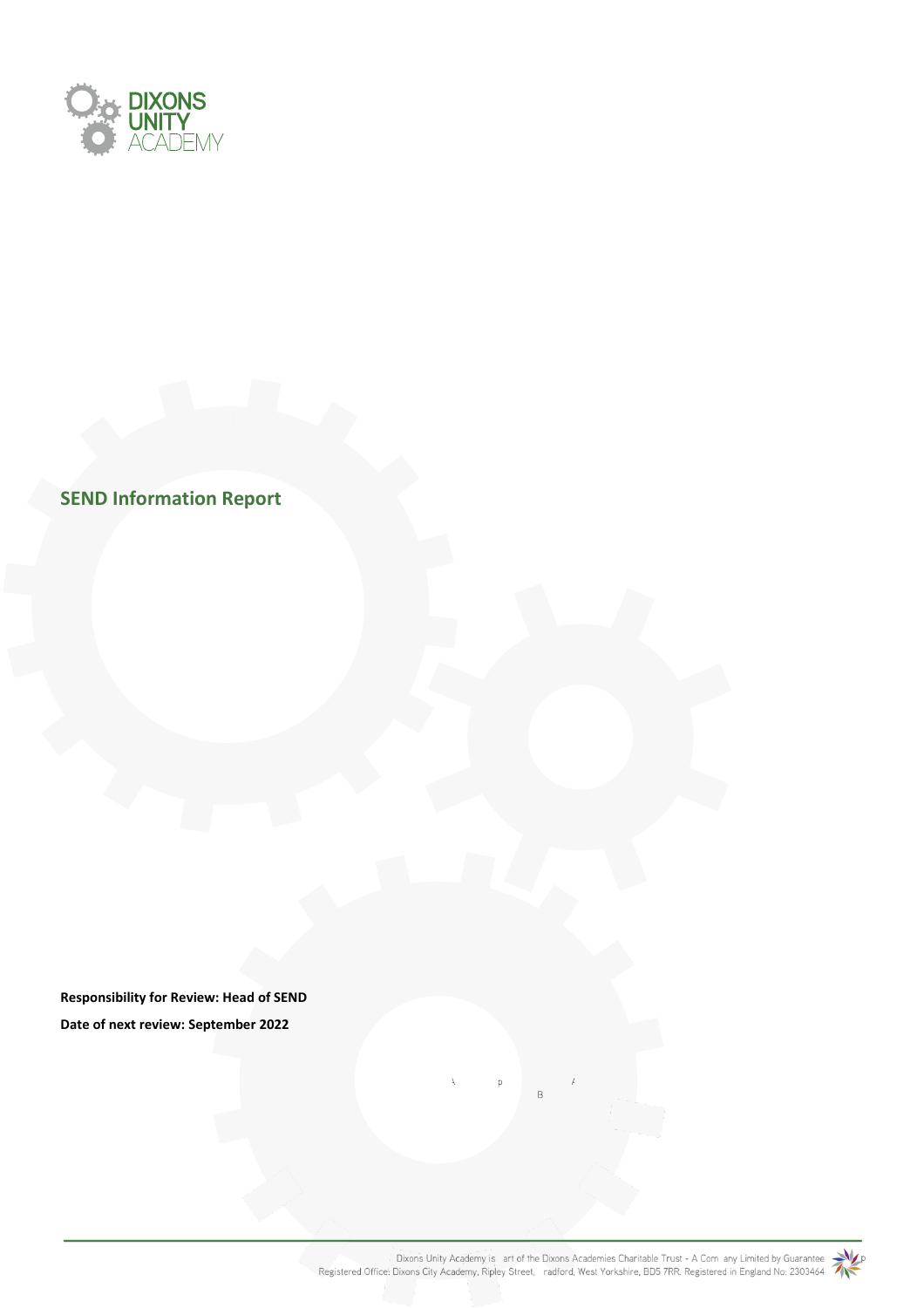# **SEND Information Report**

## **Introduction**

At Dixons Unity Academy, we believe that the entitlement to a broad, balanced, relevant and scaffolded curriculum is a right for all and should not be constrained by age, gender, creed, race, physical disability, special educational needs or vulnerability.

This entitlement should be delivered by trained personnel, committed to maximum inclusion, who are able to provide a happy, sensitive, secure and developmental environment in which all individuals are encouraged and enabled to undertake self-development, self-advocacy, respect for self, respect for others and respect for the environment. Equality of opportunity, thoughtful and effective assessment, parental partnership and effective teaching appropriate to the needs of the individual and the subject matter should be integral to the planning of educational provision, for all students. The academy is committed to ensuring that every student who is in difficult circumstances gets the extra support that is needed, without stigma or prejudice. All students are equally valued. High standards of behaviour and moral values are set for all.

At Dixons Unity Academy, the SEND Team led by Assistant Vice Principal and Special Educational Needs Co-ordinator (Mr Phil Grayson) and consists of a varied team of highly skilled professionals including: SEND and EAL Teachers, LSAs, EAL Mentors, Mountain Rescue Mentors and a Wellbeing Hub Manager. The SEND Department works closely with all members of the staff body to promote the academic, emotional and social development of students with special educational needs, additional needs and language support needs. The strong working relationship and close cooperation with external agencies and parent/ carers strengthens the support we can offer to young people attending our school. This report demonstrates the ways we support those young people, identified with SEND, allowing them to enjoy and achieve.

| <b>Assistant Vice Principal and Acting SENCo</b> | Phil Grayson         |
|--------------------------------------------------|----------------------|
| 2nd in Department                                | Lyndsey Hazlewood    |
| <b>Wellbeing Hub Manager</b>                     | Patrick Royal-Lawson |
| <b>SEND and Alternate Provision Lead</b>         | Gini Martin          |
|                                                  |                      |

We recognise that any student may require the support of the Wellbeing Team at some point during their school career and that support may be temporary or long term. Support packages are individually tailored with a focus on the Dixon Unity Academy's core values of resilience, integrity and respect. We work closely with academic departments, school leadership, outside agencies and families in order to develop independent and resilient learners who make rapid and sustained progress regardless of starting point, socio-economic background, personal circumstance, special educational need or disability.

At Dixons Unity Academy, all aspects of academy learning and the community have been designed with the needs of all students – including those with additional educational needs, disabilities or other vulnerabilities – in mind and, as a result, students receive a truly inclusive education and experience with their needs being met through well designed whole school systems. True inclusion means equity; every student receiving what they need when they need it. This cannot be achieved through segregated services, non-specialist and / or unqualified teaching, or acceptance of inferior outcomes for certain individuals or groups.

An equal quality education and experience for all students.

All aspects of academy learning and community have been designed to meet the needs of every student in the academy. Each student is treated as a unique individual and is subject to the same high expectations, respect, compassion and flexibility as their peers. Every decision and action taken is done so with the aim to ensure that every student can achieve to the very best of their potential, go on to university or a real alternative and be positive and productive members of their communities.

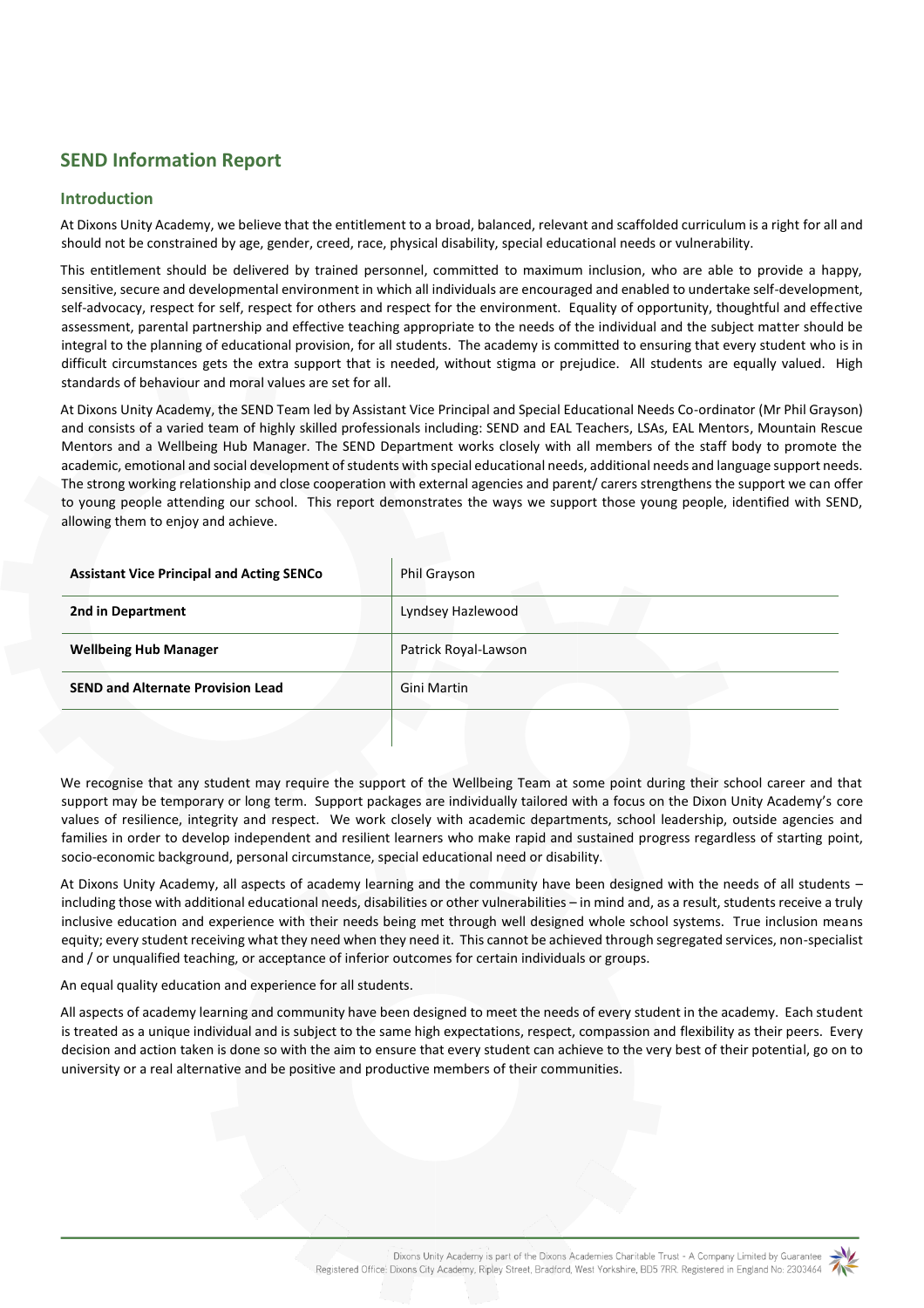# **Values and culture**

The academy provides a safe, well supervised and highly structured environment in which all students can learn and thrive. Our core values of resilience, integrity and respect are at the heart of everything that we do; we never give up, we do the right thing and we are always professional. Quiet partner corridors, exceptionally high expectations for behaviour, daily family time and family dining, amongst other things, ensure a safe and supportive experience for all students without the need for additionality or difference for vulnerable learners. The Wellbeing Team is there for all students when they need it and because they need it.

Further information on our values and culture can be found on the academy websit[e: www.dixonsua.com](http://www.dixonsua.com/)

# **Teaching**

Quality first teaching is at the heart of a truly inclusive curriculum learning needs are met through a broad, balanced and relevant curriculum. There are three learning cycles per academic year, each using the assess-plan-do-review format to ensure that every child is receiving an education, including intervention and prevention to meets their current learning needs. Each cycle also includes liaison with parents / carers and opportunities for students to have their say as well as work on a project autonomously.

## **Staffing and timetable**

In order to ensure a high-quality learning experience for the most vulnerable learners at Dixons Unity Academy, the timetable is differentiated to allow a more focussed and tailored learning experience for our currently lower attaining learners. The students are set according to attainment for English and for maths and these groupings are flexible on a cycle by cycle basis. E group in Year 7 and 8 is a small group of students with an additional adult allocated to support this group in all lessons. They have two additional literacy and numeracy lessons which focus on gaps in learning identified from cycle data. This is supported with additional literacy intervention through the Lexia programme.

Learning is scaffolded to ensure that the currently lower attaining students develop their conceptual understanding of key ideas. Further to this, teacher led interventions are built into the timetable, enabling teachers to ensure that same day interventions are planned and carried out using formative assessment to ensure all children keep up. Other interventions are implemented based on data to ensure that any groups or individuals who are currently lower attaining are supported to make accelerated progress in order to close the gap in attainment.

# **Frequently Asked Questions**

## **How are the different types of additional need and disability provided for at Dixons Unity Academy? How are young people with additional needs taught?**

The needs of all students at the academies are met through well designed whole school systems and quality first teaching. Flexibility, timely intervention and high quality scaffolding are key to the success of all students and the academy understands that some children will need additional support in order to achieve equal quality of education and experience. The progress of all students is assessed and reviewed as part of the highly effective learning cycles.

For a review of how the curriculum and learning environment are adapted and improved in order to meet the needs of children and young people with additional needs, please refer to the academy Accessibility Plan which is also available on our website.

#### **What systems are in place for identifying and assessing the needs of children and young people with additional needs?**

Information from primary school, nurseries and / or other agencies, alongside our own programme of screeners and baseline testing, are the main ways in which we identify individual needs. In addition, any member of staff or parent / carer can raise a concern that would then be investigated fully by the SENDCo. This would initially involve a thorough analysis of up to date progress and attainment data alongside current provision before referring to outside agencies if needed. To raise a concern about a student, please contact by calling 0113 2630110 and asking for the Head of SEND or the SENDCo.

#### **How is provision for children / young people with additional needs evaluated for effectiveness?**

Progress and attainment for all students is assessed three times per year as part of the highly effective cycle of teaching and learning, and provision will be reviewed, and intervention put in place, for any student who has not made expected progress in that period of

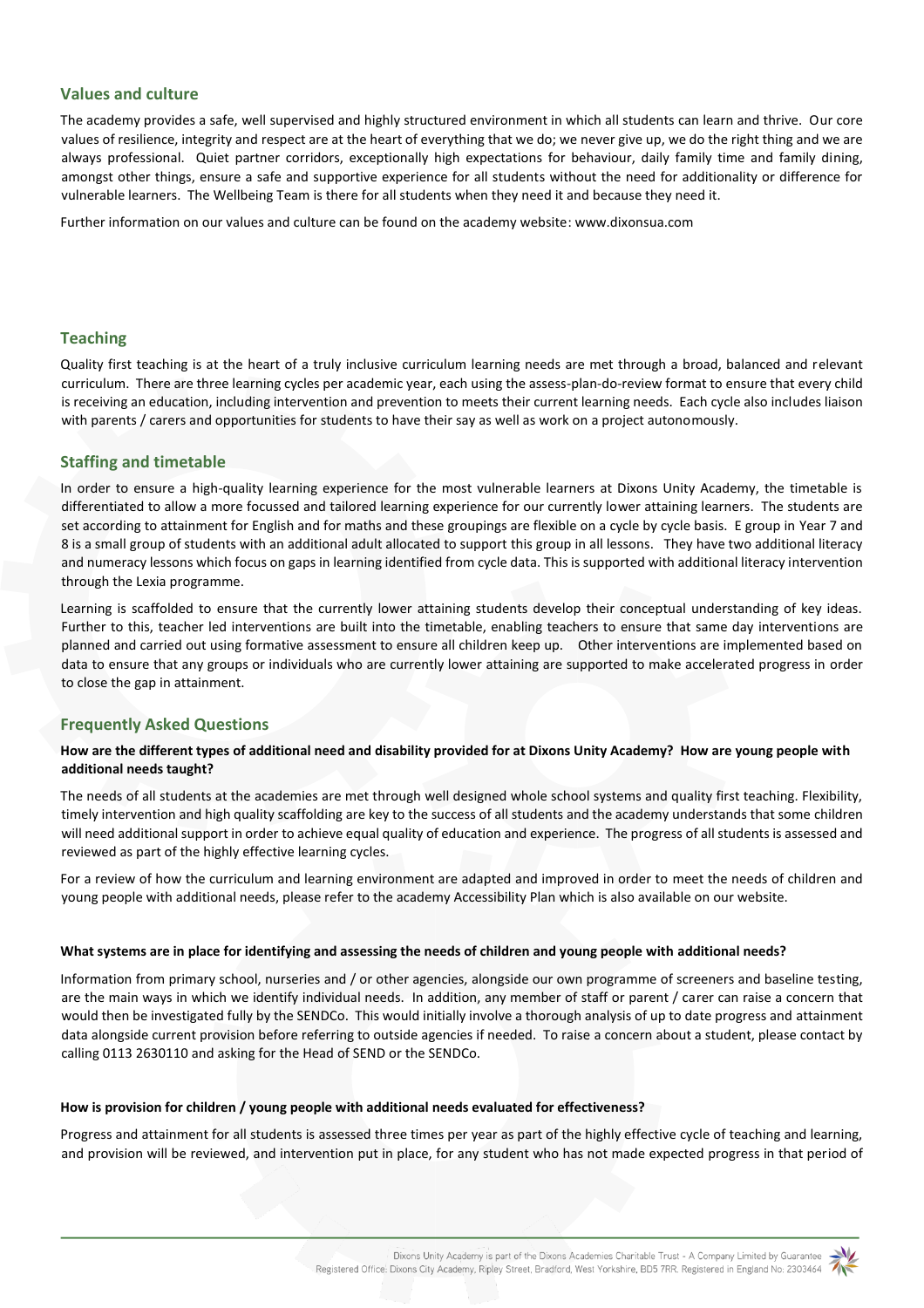time. This enables the academy to review the overall provision of each individual student and adjust accordingly. All interventions have their own built in progress assessment mechanism that allows the academy to ensure that each one is having impact and is of value to the individual learner.

#### **How are the children / young people and their parents / carers consulted in order to involve them in their education?**

Student voice activities are conducted throughout the year and students are encouraged and supported to share their opinions. Parent / carer contact is incorporated into each of the three learning cycles and this could be in the form of a report, a phone-call home or a parent feedback meetings with keyworkers or other identified staff. Parents can contact the academy and arrange a meeting or phonecall at any time if they have a concern or would like an update on their child's provision. For students with an Education, Health and Care Plan, the SENDCo will arrange a yearly review of their provision (the Annual Review) for parents / carers, key academy staff and any outside agencies. Interim reviews can be called at any time if the needs or provision change.

#### **How are young people with additional educational needs and other vulnerable learners supported when moving between phases of education?**

A successful transition from primary school or nursery is key to the success and wellbeing of any student and so a rigorous and supportive transition programme is in place for all admissions to the academy. All students who receive a place at the academy receive a home visit as well as being visited at their primary school / nursery. The visit is conducted by the Wellbeing Team as this will be a key department in ensuring their welfare when they start at the academy. Student information sheets are completed by the primary schools and received by the academy towards the beginning of the summer term. There are two transition days for all secondary students at the beginning of July each year – both at Dixons Unity Academy – and additional transition visits are arranged for vulnerable students. Liaison with primary, outside agencies and parent / carers is arranged for any student with additional needs. For students with an Education, Health and Care Plan, the SENDCo would attend their Year 6 transition Annual Review in order to ensure parent / carers were fully informed of provision at the academy, to receive the most up to date information about the child's individual needs and that the provision laid out in Annual Review document could be made available in preparation for their arrival.

Each student transitioning from KS3 to KS4 will be met with in order to ensure a high quality and appropriate KS4 pathway for every child. A meeting with an independent careers advisor is also arranged for vulnerable learners and any other student who requests it and there are dedicated options evenings and parents' evenings in order to ensure both students and their parent / carers are fully informed. For students with an Education, Health and Care Plan, the Annual Review immediately prior to their taking KS4 options would be a transition review and ensure that the best provision was put in place for the students KS4 pathway.

## **How are staff supported to meet the needs of students with additional needs?**

Focused staff training and support is crucial to ensure that the needs of all students are met inclusively and all students receive an equal quality learning experience. All staff have access to a range of documents designed to inclusively support students with individual needs and staff training and CPD is incorporated into staff induction and coaching. In addition to this, the SENDCo and the Wellbeing Team are available to support with individuals and classes at any time. If a student requires specialist support or intervention that is beyond the current expertise of the academy, outside agency help will be sought. This could take the form of staff training or regularly scheduled input from outside specialists.

| <b>Student Passports</b> | These documents identify individual student need. They outline a range of strategies for inclusion, a<br>brief description of the need and where to get additional information or support, if required.                                                                                                                                                                                                                                       |
|--------------------------|-----------------------------------------------------------------------------------------------------------------------------------------------------------------------------------------------------------------------------------------------------------------------------------------------------------------------------------------------------------------------------------------------------------------------------------------------|
| <b>Medical Register</b>  | The medical register is an at-a-glance care plan for teachers of students with medical needs such as<br>epilepsy or diabetes. They are generated on an individual basis and include a recent picture of the<br>student, key information and a step-by-step guide of how to manage an incident. A more detailed<br>register of need is kept confidentially by the School Nurse and accessible to appropriate members of<br>the Wellbeing Team. |

#### **How does the academy work collaboratively with the local authority and other outside agencies?**

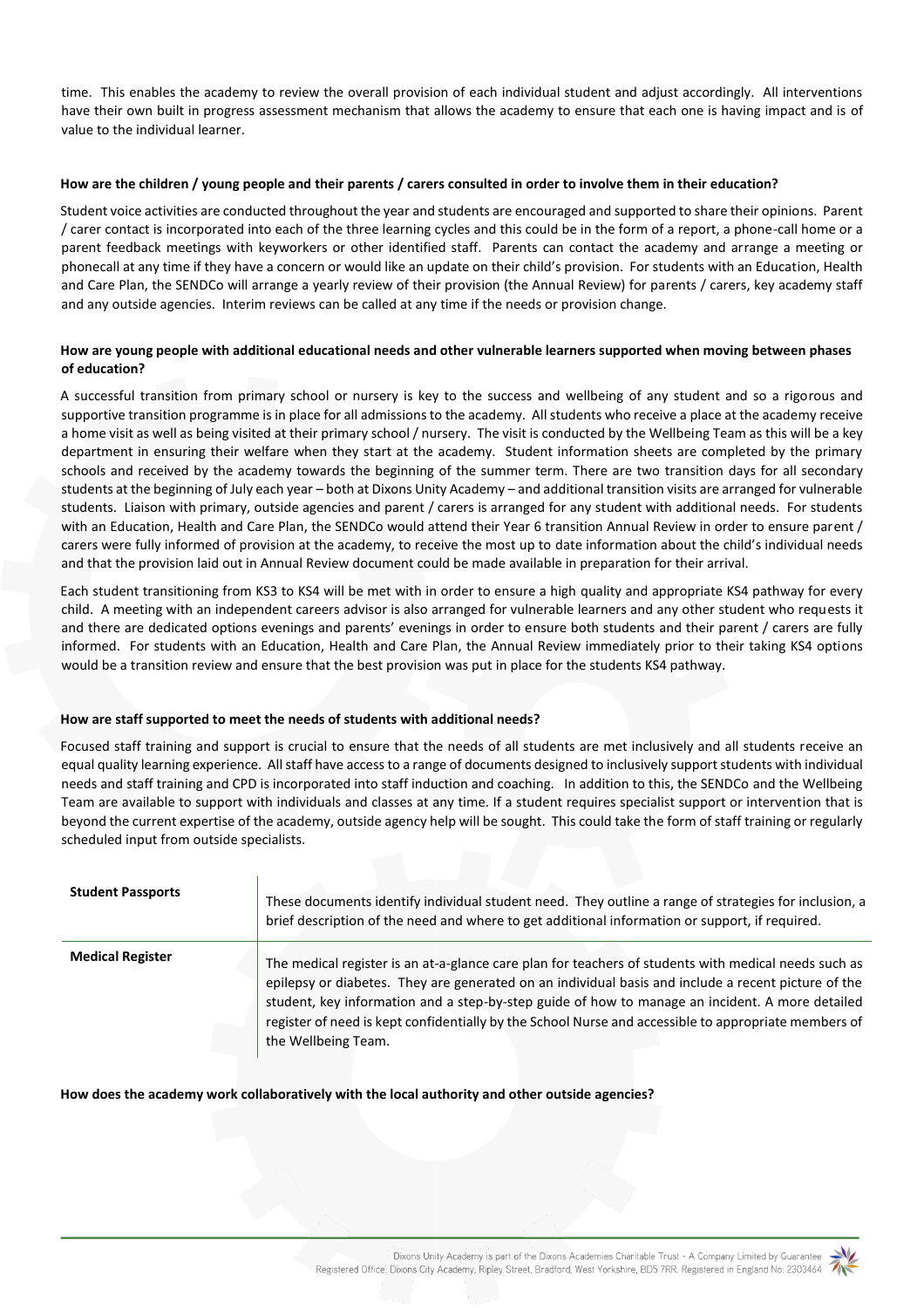Outside agency involvement is sought when the needs of a student go beyond the expertise of the academy. This could be for staff training or to work directly with an individual student or group of students. A detailed programme of everything that is on offer in Leeds can be found in the Leeds Local Offer at: https://leedslocaloffer.org.uk/#!/directory

#### **How is the socio-emotional development of the students supported? How is bullying prevented?**

At Dixons Unity Academy secondary, the socio-emotional developmental needs of the students are supported through the form tutor system – small pastoral groupings for registration, family dining, the values driven culture, and the behaviour for learning policy. To see this, please follow the link below:

https://www.dixonsua.com/uploads/files/About/Document-Library/WTD...Behaviour-for-Learning.pdf

In addition, the Wellbeing Team provides a drop in service for all students where they can discuss anything that is concerning them and receive the support that they need.

At Dixons Unity Academy, students are well supported through assemblies, whole-school values and celebration assemblies and through daily contact with their tutor in tutor time and family dining in KS3. For those students who need extra support, the academy's wellbeing champions work closely with students, parents and staff to support the development of social or emotional regulation skills both in groups and 1 to 1. The academy incorporates anti-bullying themes into the curriculum and has a rigorous system for identifying, reporting and following up all alleged bullying incidents. See the Anti-Bullying policy: <https://www.dixonsat.com/uploads/files/About/Policies/Anti-Bullying-Policy-1.pdf>

## **How does the academy ensure that students with additional needs and / or other vulnerabilities are treated fairly at the admissions stage?**

Please refer directly to our admissions policy for a detailed explanation of how we achieve this.

## **How does the academy ensure that it is meeting the needs of students with additional needs who are also Children Looked After (CLA)?**

The needs of all students, including those with additional needs and / or who are looked after by the local authority, are met through well designed whole-school systems and quality first teaching. The Wellbeing Team is there to meet the individual needs of all students when they need it and because they need it, including those with additional needs and / or who are looked after by the local authority, and staff within this department have the expertise, experience and contacts needed to ensure this is done to a high standard. All provision is based on the principles of true inclusion; equal quality of education and experience for all students, regardless of starting point, socio-economic background, personal circumstance, special educational need or disability. The Head of SEND or the SENDCo, or a representative of the Wellbeing Team, attends the regular CLA and PEP (Personal Education Plan) of any student who is identified as CLA and is then responsible for ensuring the implementation of any provision outlined in the plan at the academy.

## **What should I do if I am not happy with the provision that has been put in place for my child at the academy?**

Providing a high quality education is of paramount importance and we believe that a close working relationship between the academy, student and parent / carers is crucial in achieving this. We actively seek to collaborate with parent / carers on a cycle-by-cycle basis, but understand that things can change much more quickly than this. We are always happy to arrange a meeting or phone-call in order to discuss a student's provision and how best to meet their needs.

Any complaints to the academy would follow the standard complaints procedure for the Trust, details of which can be found by following this link: [h](%20)ttps://www.dixonsat.com/uploads/files/About/Policies/Complaints-Procedure.pdf

## **Support for parents can be found by following the links below:**

Leeds SENDIASS[: https://sendiass.leeds.gov.uk/](https://sendiass.leeds.gov.uk/)

Leeds SENSAP: <http://www.leedsforlearning.co.uk/Services/4837>

Leeds Local Offer – Directory of service[s: https://leedslocaloffer.org.uk/#!/directory](https://leedslocaloffer.org.uk/#!/directory)